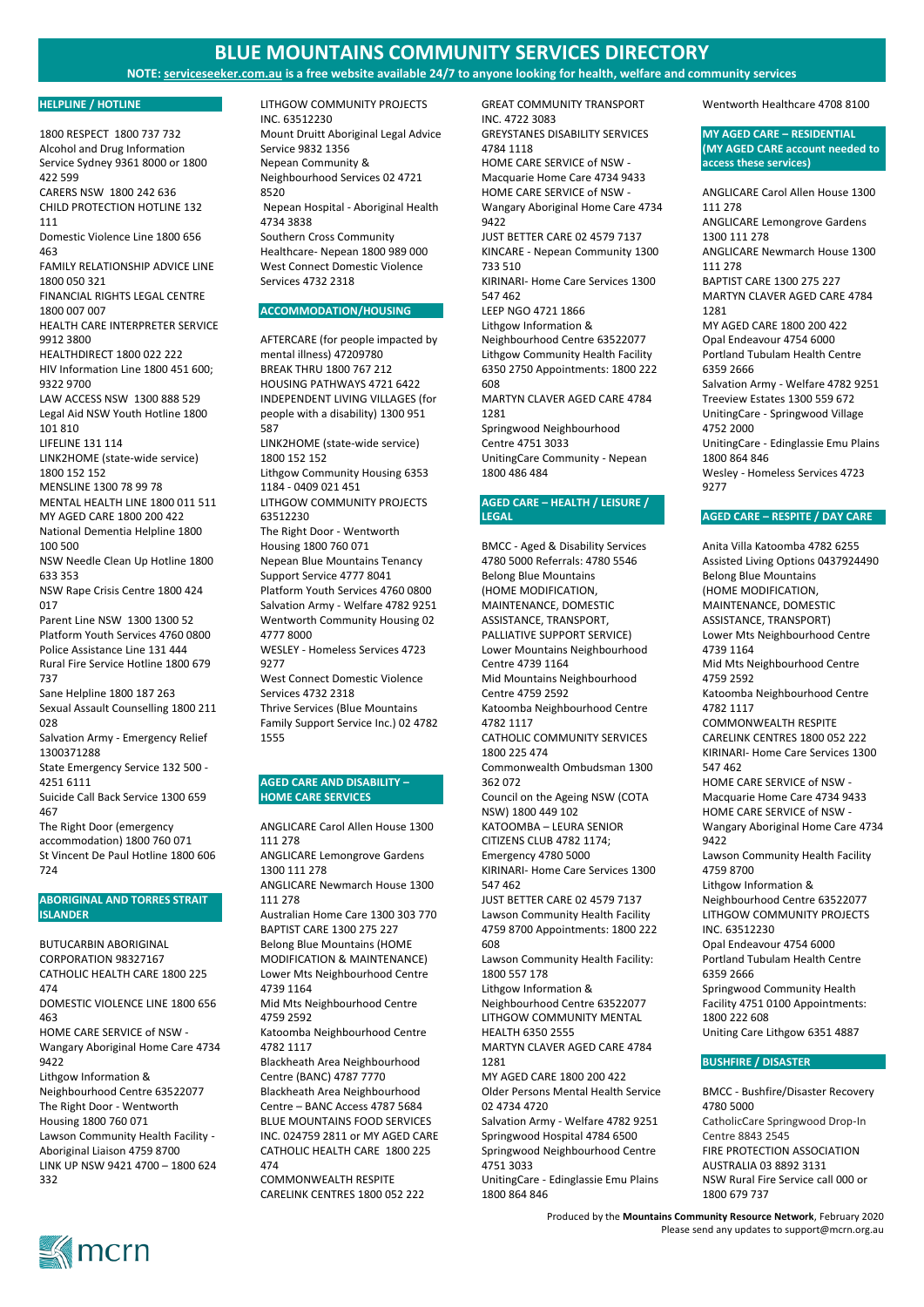**NOTE: serviceseeker.com.au is a free website available 24/7 to anyone looking for health, welfare and community services**

Produced by the **Mountains Community Resource Network**, February 2020 Please send any updates to support@mcrn.org.au



### **CARERS SUPPORT**

BAPTIST CARE 1300 275 227 CARERS NSW 1800 242 636 CATHOLIC HEALTH CARE 1800 225 474 HOME CARE SERVICE of NSW - Macquarie Home Care 4734 9433 HOME CARE SERVICE of NSW - Wangary Aboriginal Home Care 4734 9422 KINCARE 1300 733 510 KIRINARI- Home Care Services 1300 547 462 LINK UP NSW 94214700 PATH 4721 0866 Springwood Community Health Facility 4751 0100

### **CHILDREN**

Autism Spectrum Australia 1800 277 328 Belong Blue Mountains (FACILITATED PLAYGROUPS, OUT OF SCHOOL HOURS CHILDCARE) Lower Mts Neighbourhood Centre 4739 1164 Mid Mts Neighbourhood Centre 4759 2592 Katoomba Neighbourhood Centre 4782 1117 ANGLICARE Counselling 1300 651 728 Blackheath out of School Hours (BOOSH) 4787 7150 Blaxland Euroka Centre 4739 3688 BLAXLAND PRESCHOOL 47392086 BMCC - CHILDREN AND FAMILY SERVICES 4780 5000 Bridging the gap 9673 1211 CARINYA NEIGHBOURHOOD CHILDREN'S CENTRE 4751 4473 Connect Child & Family Services 4758 9966; Connect Child & Family Services - Hazelwood Early Childhood Centre 4 758 7382 Connect Child & Family Services - Heatherbrae 4759 1462; Connect Child & Family Services - Possum Patch Early Childhood Centre 4787 1202 Connect Child & Family Services Lapstone Preschool 4739 2606 KIDSHELPLINE 1800 551 800 LAPSTONE PRESCHOOL 4739 2606

Lithgow Information & Neighbourhood Centre

(Communities & Kids) 63522077 Mountains Outreach Community Service 02 4758 6811 Nepean Hospital - Women's and

Children's Health Services Antenatal/Gynaecology ward: 4734 2374;

Antenatal Clinic bookings: 4734 2373;

Perinatal Ultrasound appointments: 4734 2578;

Childbirth & Early Parenting Classes: 4734 2373;

Birth Unit enquiries: 4734 2295; Postnatal Care enquiries: 4734 2311; Noah's Ark Playgroup 6351 3134 NORTHCOTT 1800 818 286; Parent Line NSW 1300 1300 52 Parenting Young – Mountains Outreach Community Services 4758 6811 or 0432 143 452

## **COMMUNITY NEIGHBOURHOOD CENTRE**

Belong Blue Mountains (Neighbourhood Centres and Community Hubs) Lower Mts Neighbourhood Centre 4739 1164 Mid Mts Neighbourhood Centre 4759 2592 Katoomba Neighbourhood Centre 4782 1117 Blackheath Area Neighbourhood Centre (BANC) 4787 7770 CatholicCare Springwood Drop-In Centre 8843 2545 Lithgow Information and Neighbourhood Centre 6352 2077 Mountains Outreach Community Service 02 4758 6811 Nepean Community & Neighbourhood Services 02 4721 8520 Penrith Community Health Facility 1800 222 608 Penrith Family Relationship Centre 4720 4999 Springwood Neighbourhood Centre - Tanderra Out of School Hours Care 4751 5215 Thrive Services (Blue Mountains Family Support Service Inc.) 02 4782 1555 Winmalee Neighbourhood Centre Inc. 4754 4050 Springwood Neighbourhood Centre 4751 3033 **COUNSELLING – ALCOHOL / DRUGS**

BM Counselling for Men 0428 165 487 LITHGOW HOSPITAL 6350 2300 LIVES LIVED WELL 02 47829265 Nepean Hospital - Drug & Alcohol Service 1300 661 050

## **COUNSELLING – CHILDREN, ADOLESCENTS & FAMILIES**

Bridging the Gap 9673 1211 Referrals: 9673 1211 KIDSHELPLINE 1800 551 800 LINC Adolescent & Family Counselling Services 6352 2077 Mountains Youth Services Team 1300 6978

Parent Line NSW 1300 1300 52 CatholicCare Springwood Drop-In Centre 8843 2545

**COUNSELLING – CRISIS**

1800 RESPECT 1800 737 732 BM Counselling for Men 0428 165 487 KIDSHELPLINE 1800 551 800 LIFELINE 131 114 MENTAL HEALTH LINE 1800 011 511 NSW Rape Crisis Centre 1800 424 017 Suicide Call Back Service 1300 659 467

## **COUNSELLING – DOMESTIC VIOLENCE / SEXUAL ASSAULT**

1800 RESPECT 1800 737 732 BM WOMEN'S HEALTH & RESOURCE CENTRE 02 4782 5133 BM Counselling for Men 0428 165 487 Queen of Hearts Community Foundation 1300 856 737 Sexual Assault Counselling 1800 211 028 Springfield Cottage 4734 2512

## **COUNSELLING – FINANCIAL**

Bridging the Gap 9673 1211 - 9673 1211 CatholicCare Springwood Drop-In Centre 8843 2545 CENTRELINK - Financial Information Service 132 300 FINANCIAL RIGHTS LEGAL CENTRE - Credit & Debt Hotline 1800 007 007 Salvation Army - Moneycare 0428469942; 0435965015 Wesley - Counselling 4723 9277

## **COUNSELLING – GAMBLING**

ANGLICARE Penrith Counselling 1300 651 728 Bridging the Gap 9673 1211 Referrals: 9673 1211 CatholicCare Springwood Drop-In Centre 8843 2545 Lithgow Information & Neighbourhood Centre (Gambling Counselling) 6352 2077 Wesley - Counselling 4723 9277

## **COUNSELLING – INDIVIDUAL / RELATIONSHIP**

CatholicCare Springwood Drop-In Centre 8843 2545 KATOOMBA COMMUNITY HEALTH FACILITY 4782 2133 MENSLINE 1300 78 99 78 Penrith Family Relationship Centre 4720 4999 Relationships Australia 1300 364 277

## **DISABILITY**

Ability Options 1300 422 454 BMCC ACCESS ADVISORY COMMITTEE FOR THE DISABLED 4780 5000; Assisted Living Options 0437924490 Asperger's Syndrome Support Group (Blue Mountains) 4754 4050 Australian Foundation for Disability 1300 233 673 Autism Spectrum Australia 1800 277 328 Autism Support Group Blue Mountains 4758 6671 Belong Blue Mountains

(DISABILITY SERVICES & NDIS) Lower Mts Neighbourhood Centre 4739 1164 Mid Mts Neighbourhood Centre 4759 2592 Katoomba Neighbourhood Centre 4782 1117 BEN ROBERTS CAFÉ 0434 314 254 Blackheath Area Neighbourhood Centre (BANC) 4787 7770 - 4787 5684 BLUE MOUNTAINS FOOD SERVICES INC. 024759 2811 Blue Mountains Recreation & Respite Services 4751 9041 Connect Child & Family Services 4758 9966; Katoomba Office: 4782 4804 Lapstone Office: 4739 2606 DARE DISABILITY 4751 5266 DISABILITY ADVOCATE 1300 365 085 ENABLE NSW 1800 362 253 GREAT COMMUNITY TRANSPORT INC. 4722 3083 GREYSTANES DISABILITY SERVICES 4784 1118 KIRINARI (For People with Disabilities) 4782 9371 LAPSTONE PRESCHOOL 4739 2606 LIFESTART Nepean Blue Mountains 9623 2100 Lithgow Information & Neighbourhood Centre - Disability Services (NDIS) 6352 2077 MY AGED CARE 1800 200 422 National Disability Insurance Scheme 1800 800 110 National Disability Coordination Officer (Western Sydney Uni) ndco@westernsydney.edu.au NEPEAN AREA DISABILITIES ORGANISATION 1300 738 229 Northcott 1800 818 286; Penrith: 4720 4400; PATH 4721 0866 Penrith Disabilities Resource Centre 4732 2363 Uniting Local Area Coordination Transition Services 0247239444 VERTO Disability Employment Services 6352 0900 Winmalee Asperger's Syndrome Support Group (Blue Mountains) 4754 4050

#### **DOMESTIC VIOLENCE**

1800 RESPECT 1800 737 732 BLUE MOUNTAINS WOMEN'S HEALTH AND RESOURCE CENTRE 02 4782 5133 Domestic Violence Legal Contact Line 1800 810 784; 8745 6999; Domestic Violence Line 1800 656 463 Penrith Women's Health Centre 4721 8749 Queen of Hearts Community Foundation 1300 856 737 Springfield Cottage 4734 2512 West Connect Domestic Violence Services 4732 2318 Women's Safety NSW 1800 938 227 Blue Mountains: 6352 2052; Penrith: 4731 5098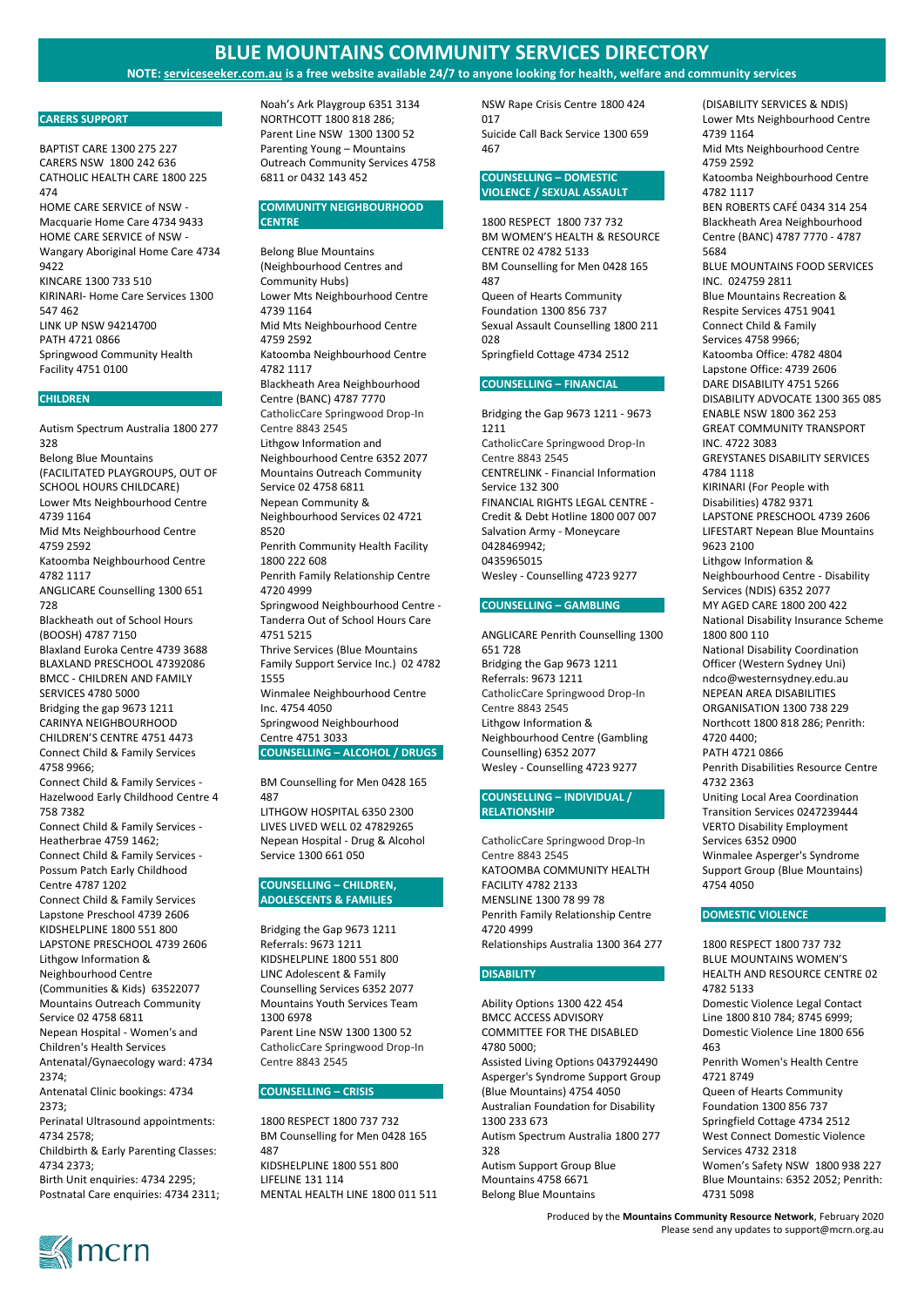**NOTE: serviceseeker.com.au is a free website available 24/7 to anyone looking for health, welfare and community services**

Produced by the **Mountains Community Resource Network**, February 2020 Please send any updates to support@mcrn.org.au



#### **DRUG & ALCOHOL**

Alcohol & Drug Information Service Sydney 9361 8000 or 1800 422 599 FAMILY DRUG SUPPORT 1800 368 186 / 02 4782 9222 LITHGOW HOSPITAL 6350 2300 LIVES LIVED WELL 02 47829265 Nepean Hospital - Drug & Alcohol Service 1300 661 050

## **EMERGENCY RELIEF / FINANCIAL SUPPORT**

ANGLICARE 8805 0998 ANGLICARE Food and Financial Assistance (FFA) 4782 9318 BAPTIST CARE 1300 275 227 Belong Blue Mountains (No Interest Loan Scheme) Lower Mts Neighbourhood Centre 4739 1164 Mid Mts Neighbourhood Centre 4759 2592 Katoomba Neighbourhood Centre 4782 1117 Blackheath Area Neighbourhood Centre - No Interest Loan Scheme (NILS) 4787 7770 Bridging the Gap 9673 1211 Earth Recovery Australia 0416 221 963 GATEWAY FAMILY SERVICES Blaxland 4739 5963; Katoomba: 4782 5326 Salvation Army - Emergency Relief Assessment Team 1300 371 288 Salvation Army - Welfare 4782 9251 St Vincent De Paul Family Assistance Hotline: 1800 606 724 Thrive Services (Blue Mountains Family Support Service Inc.) 02 4782 1555 Winmalee Neighbourhood Centre - No Interest Loans 4754 4050 **EMPLOYMENT / TRAINING**

Ability Options 1300 422 454 Blackheath Area Neighbourhood Centre – BANC Cyber Shed 0458 099 001 BREAK THRU 1800 767 212 Bridging the Gap 9673 1211 LEAD 9620 6172 MAX EMPLOYMENT Springwood 1800 625 350 Nova Employment Katoomba 4780 6600; Nova Employment Springwood 4752 3000; Nova Employment Penrith 4726 3900 NEPEAN COMMUNITY COLLEGE – Katoomba 4724 9000 Penrith Personnel 4731 2807 Salvation Army - Moneycare 0428469942; 0435965015 Western Sydney University 1300 897 668 Wise Employment 4780 6500

**FAMILY SUPPORT**

ANGLICARE Counselling 1300 651 728

Bridging the Gap 9673 1211 CatholicCare Springwood Drop-In Centre 8843 2545 Head Office: 8843 2500 Referrals: 0499 077 511 Connect Child & Family Services 4758 9966; Katoomba Office 4782 4804 Lapstone Office 4739 2606 FAMILY AND COMMUNITY SERVICES 4722 7300; Faulconbridge: 4752 2600 FAMILY RELATIONSHIP ADVICE LINE 1800 050 321 FAMS - NSW Family Services Inc 0283543799 FOSTER CARE ANGELS 0298996006 GATEWAY FAMILY SERVICES Blaxland: 4739 5963; Katoomba: 4782 5326 Legal Aid NSW - Penrith Family Law Legal Advice Service 1800 551 589 Parenting Young – Mountains Outreach Community Services 4758 6811 or 0432 143 452 Springwood Neighbourhood Centre 4751 3033 Thrive Services (Blue Mountains Family Support Service Inc.) 02 4782 1555 Waratah Cottage Community Hub 4782 5326

#### **GOVERNMENT**

CENTRELINK - Payments Recorded Info: 132 468; Families: 136 150; Newstart Allowance: 132 850; Youth Allowance: 132 490; Migrants, Refugees & Visitors: 132 850; Older Australians: 132 300; People with disability: 132 717 CHILD SUPPORT AGENCY 131272 FAIR WORK COMMISION 1300 799 675 FAMILY AND COMMUNITY SERVICES 4722 7300, 4752 2600 NSW Fair Trading 133 220 NSW Industrial Relations 131 628 Veterans Affairs 1800 555 254 - 9213 7777

## **HEALTH – ABORIGINAL & TORRES STRAIT ISLANDER**

Lawson Community Health Facility - Aboriginal Liaison 4759 8700, 1800 222 608

Nepean Hospital - Aboriginal Health Unit 4734 3838 Nepean Blue Mountains PHN - Chronic Care Coordinators 4708 8100

**HEALTH – AFTER HOURS**

GP2U Telehealth 1300 472866 HealthDirect 1800 022 222 NATIONAL HOME DOCTOR SERVICE 137 425

Nepean Blue Mountains PHN - Nepean After Hours GP Clinic 47890229

## **HEALTH – COMMUNITY**

Belong Blue Mountains (PALLIATIVE SUPPORT SERVICE, SOCIAL SUPPORT) Lower Mts Neighbourhood Centre 4739 1164 Mid Mts Neighbourhood Centre 4759 2592 Katoomba Neighbourhood Centre 4782 1117 KATOOMBA COMMUNITY HEALTH FACILITY 4782 2133 - 1800 222 608 Lawson Community Health Facility 4759 8700, 1800 222 608 Lawson Community Health Facility (Aged Care Assessment Team) 1800 557 178 Lithgow Community Health Facility 6350 2750, 1800 222 608 LITHGOW COMMUNITY MENTAL HEALTH 6350 2555 Nepean Blue Mountains PHN 4708 8100 Penrith Community Health Facility 4732 9400 Penrith Community Health Facility - Community Mental Health 4732 9450, 1800 011 511 Portland Tubulam Health Centre 6359 2666 Springwood Community Health Facility 4751 0100 Appointments: 1800 222 608 STREETMED Homeless Support Team 0475754574

### **HEALTH – HIV & SEXUALITY**

ACON HEALTH 0292062000 Blue Mountains PLWHA Centre 4782 2119 HIV Information Line 1800 451 600; 9322 9700 Nepean Hospital - Nepean Sexual Health & HIV Clinic 47342507 (Kingswood), 47846560, 47846644 (Katoomba) NSW PEP Hotline 1800 737 669

#### **HEALTH - HOSPITALS**

Blue Mountains Hospital 4784 6500; Emergency: 4784 6534 LITHGOW HOSPITAL 6350 2300 Nepean Hospital 4734 2000 Patient Enquiries: 1800 253 511 Emergency: 4734 1880

Springwood Hospital General Enquiries: 4784 6500

### **HEALTH – WOMEN**

Blue Mountains Hospital - Women's & Children's Health Maternity: 4784 6572; Gynaecology: 4784 6552; Paediatric Care: 4784 6572 BLUE MOUNTAINS WOMEN'S HEALTH AND RESOURCE CENTRE 02 4782 5133

Lithgow Hospital 6350 2300 Nepean Hospital - Women's and Children's Health Services Antenatal/Gynaecology ward: 4734 2374; Antenatal Clinic bookings: 4734 2373; Perinatal Ultrasound appointments: 4734 2578; Childbirth & Early Parenting Classes: 4734 2373; Birth Unit enquiries: 4734 2295; Postnatal Care enquiries: 4734 2311; Penrith Women's Health Centre 4721 8749 Winmalee Bosom Buddies - cancer support group for Women 4754 4050

## **LEGAL**

Commonwealth New South Wales 1800 451 524 COMMUNITY JUSTICE CENTRES 1800 990 777 Domestic Violence Legal Contact Line 1800 810 784; 8745 6999; ELIZABETH EVATT COMMUNITY LEGAL CENTRE 4782 4155 FINANCIAL RIGHTS LEGAL CENTRE 1800 007 007 KATOOMBA LOCAL COURT4782 5500 LAW ACCESS NSW 1300 888 529 Legal Aid NSW - Katoomba Criminal Law Advice Service 4732 3077 Legal Aid NSW - Lithgow Legal Advice Service 6352 2077 Legal Aid NSW - Penrith Family Law Legal Advice Service 1800 551 589 Legal Aid NSW - Penrith Legal Aid Office 4732 3077 Legal Aid NSW Youth Hotline 1800 101 810 Mount Druitt Aboriginal Legal Advice Service 9832 1356 Penrith Community Corrections Office 4777 8400 Seniors Rights Service 1800 424 079

#### **LGBTQ+**

ACON HEALTH 0292062000 CATHOLIC Health Care 1800 225 474 NSW PEP Hotline 1800 737 669 Pink Mountains 4782 2119 QLife 1800 184 527 Rainbow Lithgow 0425 777 338 Southern Cross Community Healthcare- Nepean 1800 989 000

Twenty10 028594 9555

**MEDIA**

BLUE MOUNTAINS GAZETTE 4751 1955 Radio Blue Mountains 89.1 4782 4891 The Big Fix Inc. 0407 437 553

#### **MENTAL HEALTH**

AFTERCARE 47209780 Blue Mountains Hospital - Mental Health 4784 6750